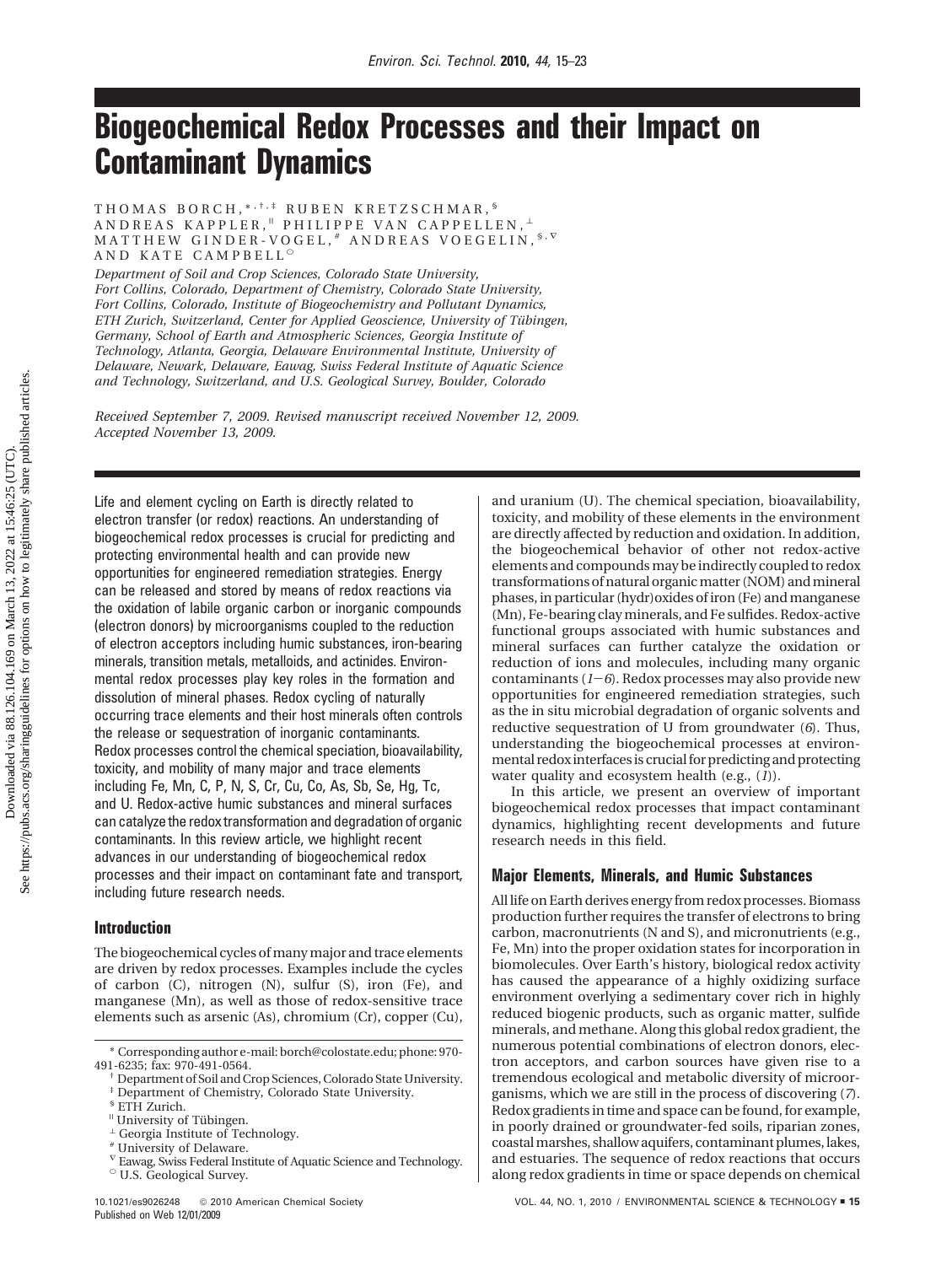

**FIGURE 1. Redox ladder showing examples of environmentally relevant redox couples. Couples were calculated at pH 7 using standard techniques. Concentrations of all dissolved constituents in each half reaction are 1 M except for Fe<sup>2+</sup> (1**  $\times$ **10**<sup>-5</sup> **M**),  $U^{6+}$  (1  $\times$  10<sup>-6</sup> **M**), and  $CO_3^{2-}$  (3  $\times$  10<sup>-3</sup> M).

composition, microbial activity, and the reduction potentials of relevant redox couples, for which some examples are illustrated in Figure 1.

The carbon cycle is driven by oxygenic photosynthesis, which fixes  $CO<sub>2</sub>$  by removing electrons from water, thereby producing O2. Anoxygenic photosynthesis and chemolithoautotrophic carbon fixation may be locally important sources of biomass, especially in more extreme environments (*8, 9*). Sequestration of organic matter and other biologically derived reduced materials, for example the mineral pyrite  $(F \in S_2)$ , in sedimentary deposits and their subsequent uplift and oxidative weathering at the Earth's surface are key processes controlling the composition of the atmosphere, and hence Earth's climate, on geological time scales (*10*).

The behavior of N and P in the environment is closely linked to redox processes of carbon. Nitrogen exhibits a variety of oxidation states; many of its redox transformations, e.g., nitrogen fixation, nitrification, denitrification, dissimilatory nitrate reduction to ammonium and anammox, are carried out by microorganisms. These microbial processes affect nitrogen availability, and therefore organic matter production and recycling, from local to global scales (*11*). Links also exist between the redox cycle of N and those of Fe, S, P, and trace elements. For example, denitrification coupled to pyrite oxidation can be an important nitrate removal pathway in fertilizer-impacted aquifers (*12*). However, the sulfate produced by this process may fuel microbial sulfate reduction, which, in turn, may lead to the reductive dissolution of Fe(III) (hydr)oxides by sulfide, thereby releasing sorbed phosphate. When the phosphate-rich groundwater subsequently discharges into a surface water body, it may cause eutrophication (*13*). This example illustrates the highly coupled nature of biogeochemical redox cycles.

As the most abundant transition metal on the Earth's surface, iron plays a particularly important role in environmental biogeochemistry. The oxidized form of iron (Fe(III)) is soluble under extremely acidic conditions but Fe(III) precipitates as Fe(III) (hydr)oxides in near-neutral pH environments. Many nutrients, trace elements, and contaminants strongly sorb to these Fe(III) minerals. Surfaces of Fe(III) (hydr)oxides also catalyze many environmentally important redox transformations (Table 1). Under reducing

conditions, Fe(III) (hydr)oxides can be reduced abiotically, e.g., by sulfide (*14*), thereby releasing potentially harmful sorbates. In addition, Fe(III) minerals may serve as terminal electron acceptors to dissimilatory iron-reducing bacteria. These organisms, which are ubiquitous in freshwater and marine environments, are able to couple the cytoplasmic oxidation of organic compounds or hydrogen to the extracellular reduction of poorly soluble Fe(III) minerals, hence gaining energy for growth via electron transport phosphorylation (*15*). Reduction of Fe(III) minerals produces soluble Fe(II) and a wide range of secondary minerals, including Fe(II) minerals (e.g., vivianite  $(Fe<sub>3</sub>(PO<sub>4</sub>)<sub>2</sub>)$  and siderite (Fe-CO3)), Fe(III) minerals (e.g., goethite), and mixed Fe(II)-Fe(III) minerals (e.g., magnetite (Fe<sub>3</sub>O<sub>4</sub>) and green rusts (Fe(II) - Fe(III) layered double hydroxides)). Dissolved, adsorbed, and solidstate Fe(II) can act as powerful reductants in a variety of abiotic redox processes (*16, 17*).

Oxidation of Fe(II) may be mediated by aerobic and anaerobic bacteria. Microbial Fe(II) oxidation is common in low pH environments where chemical oxidation is not favorable. Under near-neutral pH conditions, aerobic Fe(II) oxidizing bacteria have to compete with the rapid chemical oxygenation of Fe(II). Therefore, they thrive mainly at the low levels of oxygen typically encountered at oxic-anoxic interfaces (*18*), e.g., around plant roots in waterlogged soils. Phototrophic and nitrate-dependent Fe(II)-oxidizing bacteria mediate Fe(II) oxidation in neutrophilic, anoxic environments, where nitrite and Mn(IV) oxides can serve as chemical oxidants for Fe(II) (*19*).

Manganese oxide minerals commonly occur in the environment as coatings and fine-grained aggregates (*20*). Because of their large surface areas they exert chemical influences far out of proportion to their abundance. Manganese oxides are potent sorbents of heavy metals and nutrients, serving as natural sinks for contaminants. Additionally, they participate in a wide variety of environmental redox reactions; for example, birnessite ( $δ$ -MnO<sub>2</sub>) directly oxidizes Se(IV) to Se(VI), Cr(III) to Cr(VI), and As(III) to As(V) (*20*). Mn(II) oxidation occurs in a wide array of environments and may be catalyzed by a variety of bacteria and fungi (*21, 22*). The initial products of biological Mn(II) oxidation are generally poorly crystalline, layered Mn(IV) oxide minerals, although the final mineral form is often determined by the geochemical conditions during and after Mn(II) oxidation (*23*). Biologically mediated Mn(II) oxidation is thought to be the major source of environmental manganese oxides (*24, 25*).

The structure and reactivity of Fe(III) and Mn(III, IV) mineral surfaces in natural waters are influenced by inorganic sorbates and natural organic matter (NOM) (*2, 26, 27*). Humic substances are redox-active and can be reduced by microorganisms. They can stimulate microbial reduction of poorly soluble Fe(III) minerals by acting as electron shuttles between cell and mineral (*28*). Strong adsorption of NOM, phosphate, and bicarbonate to Fe(III) and Mn(IV) mineral surfaces may cause a release of sorbed pollutants, but may also restrict access of the minerals to microorganisms, thereby protecting the solid phases against enzymatic reduction (*27*). Humic substances further influence the formation (biomineralization) of Fe and Mn minerals, through complexation and solubilization of the metal ions and by sorption to the mineral surface, generally causing less crystalline minerals to form (*29, 30*).

#### **Impact on Trace Elements**

**Trace Metals.** Metal mining, smelting, industrial processing, and waste disposal result in trace metal inputs into the environment. In particular, mine drainage and wastewater discharge have caused widespread contamination of redoxdynamic aquatic environments such as river floodplains. Some trace metals, such as Cr, Cu, Co, Ag, Tc, and Hg, may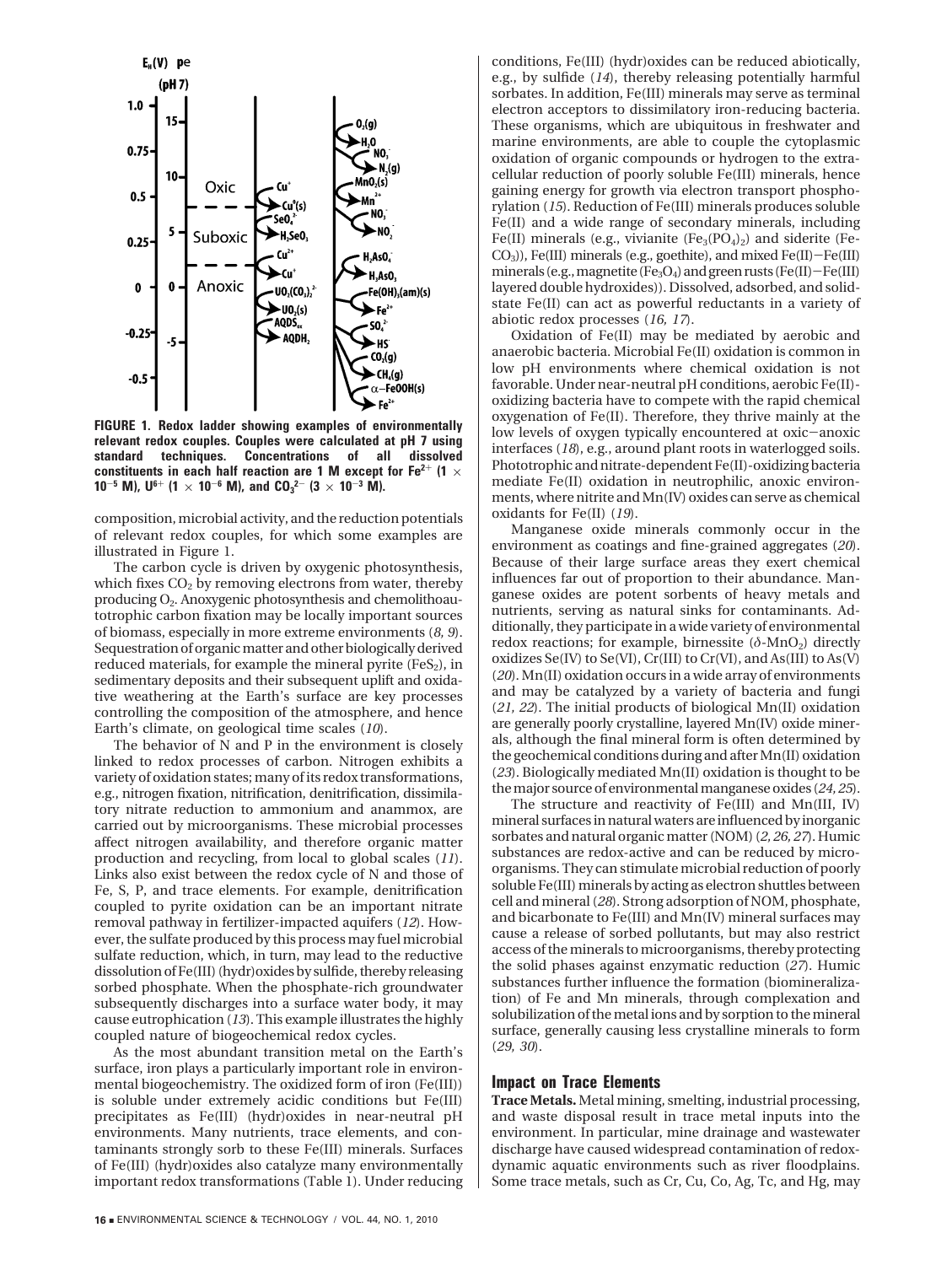exist in several oxidation states (Table 1). Their reductive transformation may proceed chemically, for example Cu(II) reduction to Cu(I) by  $Fe^{2+}$  (31) or H<sub>2</sub>S (32) and reduction of Cu(II), Ag(II), and Hg(II) to elemental forms by Fe(II)-bearing green-rust (*33*). Alternatively, microorganisms may directly reduce a wide range of even highly toxic metals (e.g., Cr, Hg, U) via dissimilatory or detoxification pathways (*34*). For instance, recent work based on the use of XAS and TEM has shown the formation of metallic Cu in a contaminated riparian soil during flooding, possibly as a result of bacterial detoxification (*35, 36*). The reduction of trace metals may either cause a decrease in mobility, as in the case of the reduction of soluble Cr(VI) to sparingly soluble Cr(III), or an increase, as in the case of Hg(II) reduction to volatile Hg(0) (*34*).

Microbial respiration indirectly influences the speciation of trace metals via changes in sorption and precipitation equilibria as well as solid-solution partitioning of metalbinding NOM. As documented for the microbial reduction of Co(III)- and Ni(II)-containing goethite (*37*), the reductive dissolution of metal oxides may result in the loss of sorption capacity. At the same time, the released  $Fe<sup>2+</sup>$  may compete with trace metal cations for sorption to mineral and organic sorbents (*36*). Such mobilizing effects may be counteracted by trace metal adsorption or coprecipitation with newly formed Fe(II)-bearing precipitates, including siderite, vivianite (*37*), and green rust (*38*), whose formation is promoted by increasing  $Fe^{2+}$ , carbonate, or phosphate concentrations resulting from microbial respiration (*27, 39, 40*).

Microbial sulfate reduction may lead to the precipitation of chalcophilic metals as poorly soluble metal sulfides (*39*). In sulfur-rich sediments, trace metals may either coprecipitate with Fe-sulfides or form distinct metal sulfides (*41*). In contaminated freshwater wetlands, however, the availability of chalcophile metals may often exceed that of reducible sulfate, and trace metal dynamics may be strongly affected by competitive precipitation with biogenic sulfide (*36*). In contrast to the precipitation of poorly soluble metal sulfides, the formation of metal sulfide clusters may significantly enhance metal mobility in anoxic environments and, due to their kinetic stability, may persist in oxic water bodies (*42*). Sulfate reduction in a contaminated riparian soil was recently shown to mobilize Cu, Pb, and Cd through the formation of Cu-rich sulfide colloids (*35*), supporting the notion that colloidal metal sulfides may enhance contaminant mobility in aquatic and subsurface environments (*43*).

Biogeochemical oxidation processes are driven by  $O<sub>2</sub>$ entering anoxic systems. Certain oxidation processes such as Fe(II) oxidation by  $O_2$  at neutral to alkaline pH proceed rapidly abiotically, but many slower processes are driven by chemotrophic microorganisms. Precipitation of Fe-, Mn-, and Al-(hydr)oxides may efficiently capture dissolved trace metals (*44*). If the precipitates formed during oxidative precipitation are nanoparticulate and colloidal, they may greatly enhance the mobility of associated trace metals in aquatic (*45*) and subsurface environments (*46*). In light also of the recent identification of the potential importance of colloidal metal sulfides, it appears that periodic generation of metal-bearing colloids may strongly affect trace metal mobility in redox-dynamic environments.

**Metalloids.** Biogeochemical redox processes strongly influence the environmental fate of metalloids such as arsenic (As) and antimony (Sb). Whereas As has by far received the most attention during the last two decades due to the worldwide health impacts of As contaminated drinking water and soils (*47*), Sb may locally represent an important contaminant, for instance in the vicinity of copper and lead ore smelters (*48*) or at shooting range sites due to the weathering of bullets (*49*). Oxidation of Sb(0) to Sb(III) or



**FIGURE 2. Conceptual model showing selected (a) abiotic and (b) biotic redox processes that influence the fate of arsenic in** the environment. Abiotic processes include (A) oxidation of As<sup>III</sup> **and reduction of AsV (dissolved or surface-bound) by semiquinones and hydroquinones, respectively (as present, e.g.,** in humic substances) and (B) formation of reactive Fe<sup>II/III</sup> **mineral phases (e.g., by microbially produced Fe2**+**) that can** lead to As<sup>V</sup> reduction or As<sup>III</sup> oxidation as illustrated in (C). **Biotic processes include (A) microbial oxidation of Fe<sup>II</sup> leading** to Fe<sup>III</sup> mineral formation and sorption or coprecipitation of As<sup>III</sup> **or AsV to/with these FeIII minerals (oxidation of FeII can also occur abiotically), (B) microbial reduction of As-loaded Fe<sup>III</sup>** minerals leading to release of As<sup>III</sup> or As<sup>V</sup> into solution, (C) **formation of secondary Fe minerals by reaction of microbially** released Fe<sup>2+</sup> with remaining Fe<sup>III</sup> minerals leading to sorption/ **coprecipitation of As, and finally (D) direct microbial oxidation of AsIII or reduction of AsV for either dissimilation or detoxification.**

Sb(V), as well as sorption to Fe (hydr)oxides, controls the toxicity and mobility of Sb at these sites (*50*).

The drilling of millions of shallow tube wells in Bangladesh and West Bengal may have induced hydrological and biogeochemical changes in shallow aquifers, potentially contributing to As release into the groundwater. However, the exact release mechanisms of As in aquifers are still a subject of current research. The mobility, bioavailability, toxicity, and environmental fate of As are controlled by biogeochemical transformations that either form or destroy As-bearing carrier phases, or modify the redox state and chemical speciation of As (Figure 2, Table 1 and (*51*)). Dissolved arsenic concentrations in the groundwater are intimately related to the presence of poorly soluble iron (hydr)oxides that strongly sorb both arsenite (As(III)) and arsenate (As(V)) (*52*). The simultaneous presence of high dissolved As and Fe(II) concentrations in anoxic groundwater has led to the conclusion that reductive dissolution of Asrich Fe(III) (hydr)oxides mobilizes geogenic As (Figure 2 and (*53*)). More recently, it has been shown in laboratory experiments that microbial sulfide formation in As-ferrihydrite systems leads to transformation and dissolution of the As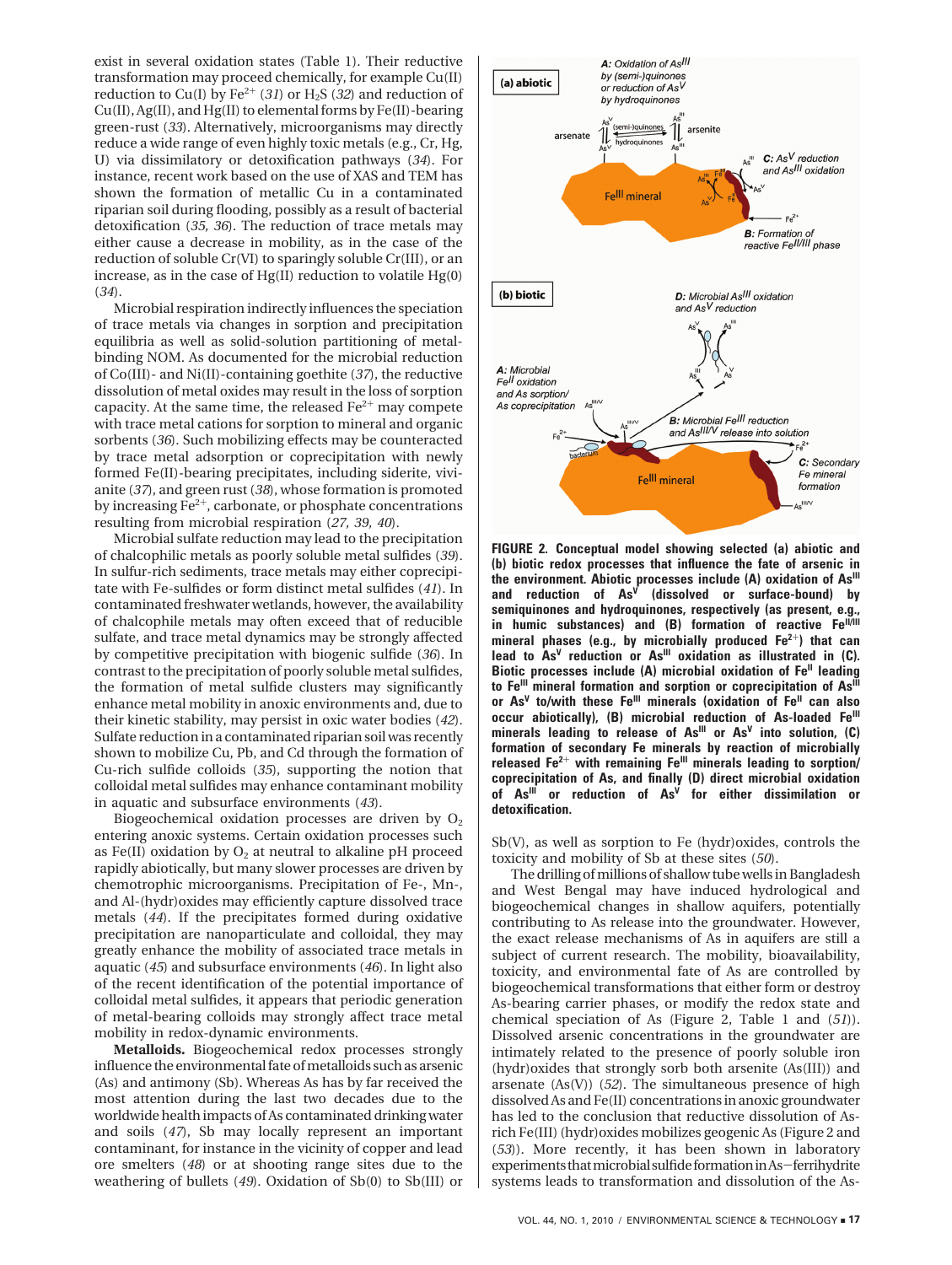TABLE 1. Overview of Elements/Compounds Covered in This Article, Their Major Oxidation States, and Common Reduction/Oxidation Pathways TABLE 1. Overview of Elements/Compounds Covered in This Article, Their Major Oxidation States, and Common Reduction/Oxidation Pathways

| element                          | oxidation states <sup>a,b,c</sup>                                      | common oxidation mechanism <sup>d</sup>                                                                                                                                                  | common reduction mechanism <sup>d</sup>                                                                                                                   | element-specific comments                                                                                                                                                                                  |
|----------------------------------|------------------------------------------------------------------------|------------------------------------------------------------------------------------------------------------------------------------------------------------------------------------------|-----------------------------------------------------------------------------------------------------------------------------------------------------------|------------------------------------------------------------------------------------------------------------------------------------------------------------------------------------------------------------|
| nonmetals<br>S                   | $-2, -1, 0, 4, 6^{\circ}$                                              | A, B                                                                                                                                                                                     | B (Dis) by sulfate-reducing bacteria                                                                                                                      | essential nutrient for                                                                                                                                                                                     |
| Se                               | $-2, 0, 4^b, 6^{b,c}$                                                  | $(s \mid o \mid w)$<br>A (e.g., Mn oxides), B                                                                                                                                            | A (e.g., Fe(II)), B (Dis, Det)                                                                                                                            | but not all plants. 79Se is important in<br>all organisms, forms sulfide<br>minerals with chalcophile metals<br>analog of S. Essential nutrient<br>long-lived radioactive waste<br>for animals and humans, |
| transition metals<br>Μn<br>டீ    | 2, 3, 4<br>ო<br>$2^c$ ,                                                | A (mainly at neutral and alkaline pH), B<br>(at low and neutral pH; under oxic<br>A (mainly at alkaline pH), B (acidic<br>and anoxic conditions)<br>to neutral pH)                       | A (in presence of sulfide or<br>reduced humics), B (Dis)<br>B (Dis)                                                                                       | are important sorbents and surface<br>are important sorbents and surface<br>catalysts of redox reactions<br>Vin(IV/III)-(hydr)oxides<br>Fe(III/II)-(hydr)oxides                                            |
| 8J                               | 0, 1, 2<br>$2b$ , 3                                                    | A (e.g., Mn oxides)<br>A                                                                                                                                                                 | A (e.g., Fe <sup>2+</sup> , organic acids),<br>B (Cu(l) in cells, Cu(0) biomineralization)<br>B (Dis)                                                     | can be component of radionuclide contamination<br>mostly Cu(II) in oxic environments, essential<br>nutrient; rather toxic for microorganisms;<br>catalysts of redox reactions                              |
| Ğ                                | $3,6^{b,c}$                                                            | A (MnO <sub>2</sub> )                                                                                                                                                                    | A (Fe(II), Fe <sup>2+</sup> , S <sup>2-</sup> , reduced organics),<br>B (Dis)                                                                             | often an industrial byproduct; Cr(III) is<br>naturally enriched in serpentinites<br>used as biocide                                                                                                        |
| 문                                | $0^{b,c}$ , $1^{b,c}$ , $2^{b,c}$                                      | ⋖                                                                                                                                                                                        | A, B                                                                                                                                                      | highly toxic, especially methyl mercury, which<br>bioaccumulates in the food chain                                                                                                                         |
| ٢c                               | $4^b$ , $7^{b,c}$                                                      | A ( $O_2$ , N $O_3^-$ , Mn(IV) oxides)                                                                                                                                                   | A (Fe(II), Fe $^{2+}$ , S <sup>2-</sup> , reduced organics),<br>B (Dis)                                                                                   | most common at (former) nuclear weapon<br>production sites                                                                                                                                                 |
| metalloids<br>As<br>9S           | $-3, -2, -1, 0, 1, 3b,c, 5b$<br>0, 3 <sup>b</sup> , 5 <sup>b,c</sup>   | Fe(IV) via H <sub>2</sub> O <sub>2</sub><br>(O <sub>2</sub> , NO <sub>3</sub> <sup>-</sup> , phototrophic<br>$A (O_2/MnO_2; O_2/Fe(II);$<br>Fenton reactions), B<br>A, B (similar to As) | A (e.g., by green rust, magnetite,<br>thiol-compounds), B (during biomethylation)<br>A (sulfide, mainly at moderately acidic<br>conditions), B (Det, Dis) | common contaminant at firing ranges,<br>used in flame retardants<br>a major drinking water contaminant<br>in southeast Asia                                                                                |
| actinides<br>ΡJ<br>$\Box$        | $3^{b}$ , $4^{b}$ , $5^{b}$ , $6^{b,c}$<br>$4^b$ , $6^{b,c}$           | A (O <sub>2</sub> , NO <sub>3</sub> -, Mn(IV) oxides,<br>Fe (hydr)oxides), B (NO <sub>3</sub> -)<br>A (Mn(IV) oxides)                                                                    | A (Fe(II), S <sup>2-</sup> , reduced organics),<br>A (Fe(II), S <sup>2-</sup> , reduced organics),<br>B (Dis)                                             | most common at mining sites and nuclear<br>most common at (former) nuclear<br>weapon production sites                                                                                                      |
| carbon tetrachloride<br>organics | ≸                                                                      | A (photocatalytic)                                                                                                                                                                       | A (e.g., reduced humics, sulfide, FeS,<br>Fe(II)/Fe(III) systems, zerovalent iron),<br>B (Dis)                                                            | common groundwater contaminant<br>weapon production sites                                                                                                                                                  |
| nitrobenzene                     | $\frac{4}{2}$                                                          | A (ozone; photocatalytic; Fenton),<br>B (aerobic)                                                                                                                                        | m<br>reduced clays, zerovalent iron), B<br>A (e.g., Fe(II)/Fe(III) systems,                                                                               | common at former monition<br>productions sites                                                                                                                                                             |
|                                  | <sup>a</sup> Only major oxidation states relevant for the environment. | <sup>b</sup> Generally most toxic.                                                                                                                                                       | <sup>c</sup> Generally most mobile. <sup>d</sup> Abiotic (A), biotic (B), detoxification (Det), dissimilatory (Dis).                                      |                                                                                                                                                                                                            |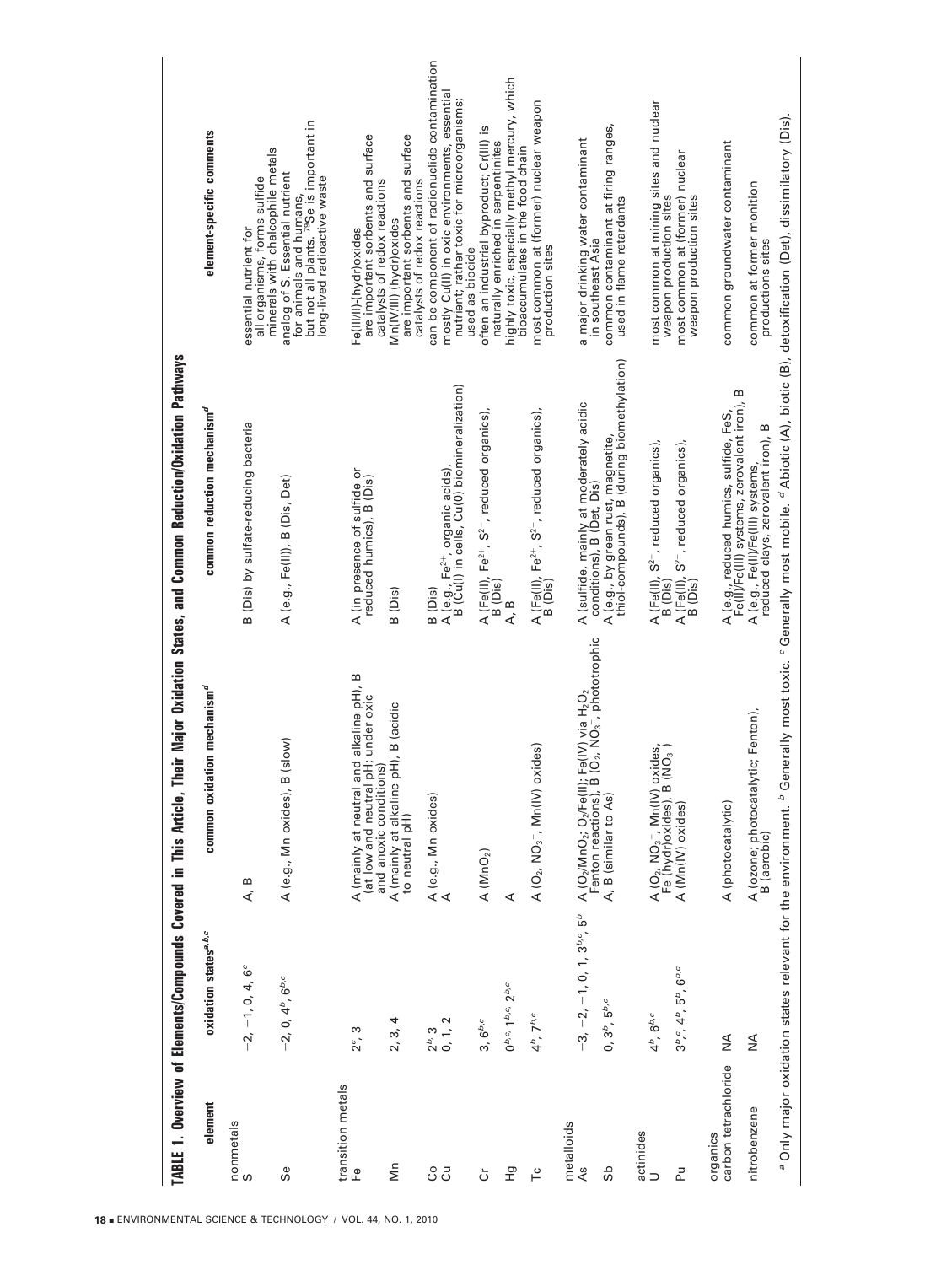bearing ferrihydrite (*54*). During this process, the arsenic repartitioned among secondary mineral phases and was associated with magnetite and residual ferrihydrite but not with green rust and iron sulfide. Direct reduction of Fe(III) by microorganisms can lead to As sequestration by sorption of As onto secondary Fe minerals (Figure 2 and (*40*)). When the aquifer sediment is rich in Fe(III) hydroxides, only sustained, long-term reducing conditions are likely to lead to complete depletion of sorbent phases, with subsequent As mobilization.

Abiotic and microbial Fe(II) oxidation under oxic conditions at circumneutral pH produces poorly soluble Fe(III) minerals that efficiently sequester metalloids such as arsenic (Figure 2 and (*55*)). However, anoxygenic phototrophic, as well as nitrate-reducing, Fe(II)-oxidizing bacteria are also able to tolerate high As concentrations and provide alternative pathways for the coprecipitation of As with Fe(III) minerals of variable crystallinity (*56*). Overall, the mobility of arsenic appears to be controlled by a fine balance between the biogeochemical redox transformations of Fe(III) and Fe(II).

The mobility and toxicity of arsenic is not only influenced by the presence of suitable sorbents, but also by its redox speciation, with arsenite generally considered to be more mobile and toxic than its oxidized counterpart arsenate. Microbial reduction of As(V) to As(III) has been proposed to contribute to arsenic mobilization (*57*) although this may not be universally true (*58*). Several biogeochemical processes can directly or indirectly lead to redox transformations of arsenic (Figure 2). Abiotic oxidation of As(III) has, for example, been observed at reactive iron barriers (*59*), in Fe(II)-goethite systems ( $60$ ), or in the presence of Fe(IV) formed by  $H_2O_2$ dependent Fenton reactions (*61*). Bacteria can also control arsenic mobility and toxicity directly by changing the redox state of arsenic via As(V) reduction and As(III) oxidation. These microbially catalyzed arsenic redox transformations can be part of dissimilatory processes or reflect microbial detoxification mechanisms (*62, 63*). Microorganisms may further indirectly induce As(III) oxidation or As(V) reduction. In particular, they can produce reactive organic or inorganic compounds that subsequently undergo redox reactions with As(V) or As(III). It was recently demonstrated that semiquinone radicals and hydroquinones in humic substances and humic-quinone model compounds can oxidize As(III) to As(V) and reduce As(V) to As(III), respectively (*64, 65*). Such semiquinone and hydroquinone species are produced during microbial reduction of humic substances, a process that plays an important role in electron shuttling during microbial Fe(III) mineral reduction. Additionally, it is conceivable that the As redox state can be changed by reactive Fe(II)-Fe(III) mineral systems as observed, for example, in As(III) oxidation by Fe(II)-goethite systems (*60*). These reactive Fe-phases can form when Fe(II) produced during microbial Fe(III) mineral reduction sorbs to remaining Fe(III) minerals. Such reactive systems were shown to be able to reductively transform metal ions such as U(VI) (*66*).

**Radionuclides.** Radionuclides represent a serious longterm environmental problem (*67, 68*). In the United States alone, radionuclide contamination is spread across 120 sites in 36 states and territories, with more than 3 million cubic meters of buried waste and an estimated 475 billion gallons of affected groundwater plus 75 million cubic meters of contaminated sediments (67). Globally, more than  $2 \times 10^9$ tons of U contaminated mine-tailings pose a massive, longterm threat to human health (*69*). Uranium contamination of ground and surface waters has been detected at numerous locations, including agricultural evaporation ponds (*70*), nuclear weapons manufacturing areas, and mine tailings sites (*68*). Additional radionuclides of concern include technetium (Tc) and plutonium (Pu).

In oxic environments, uranium is generally present in the hexavalent oxidation state as the uranyl  $[U(VI)O_2^{2+}]$  species, which under most environmental conditions is quite soluble. The solubility of U(VI) is particularly enhanced by complexation with carbonate, a common groundwater ligand (*71*). Conversely, U(IV) is sparingly soluble, even in the presence of common groundwater ligands such as carbonate, and thus tends to be relatively immobile. In fact, in situ transformation of mobile U(VI) species into immobile uraninite  $(U^{IV}O_2)$  is being explored as a possible uranium remediation technique (*6, 72, 73*).

In low-temperature geochemical environments, the abiotic reduction of U(VI) may proceed via several pathways, albeit typically under a limited set of conditions (Table 1). In contrast, numerous common dissimilatory metal-reducing and sulfate-reducing microorganisms couple the oxidation of organic matter and  $H_2$  to the reduction of U(VI), resulting in U(IV) and the subsequent precipitation of uraninite (*74*), a sparingly soluble phase. However, the presence of nitrate or Fe(III) (hydr)oxides as alternate electron acceptors and potential U(IV) oxidants impedes biological U(VI) reduction (*75*).

Potential  $UO<sub>2</sub>$  oxidants include molecular oxygen, nitrate, nitrate reduction intermediates, Mn(IV) (hydr)oxides, and Fe(III) (hydr) oxides (Figure 1). Oxidation of  $UO<sub>2</sub>$  may further be catalyzed by biological activity. Nitrate, a common cocontaminant with uranium (*68*), not only impedes biological uranium reduction (*76*), but may potentially oxidize U(IV). Uraninite oxidation by nitrate is thermodynamically favorable under typical environmental conditions, but tends to be kinetically limited (*76*). The biological transformation of  $\mathrm{NO_3}^$ into  $NO_2^-$ , NO, and  $N_2O$  increases the oxidation rate; however, the rate remains quite slow compared to U(IV) oxidation by Fe(III) and O<sub>2</sub>. Although *Thiobacillus denitrificans* and *Geobacter metallireducens* are capable of catalyzing nitratedependent U(IV) oxidation, it is currently unknown if the bacteria obtain energy from this process (*77*). Furthermore, the indirect oxidation of U(IV) by nitrite through production of Fe(III) (hydr)oxides also increases the reaction rate. The redox couples for U(IV)/U(VI) and Fe(III) (hydr)oxide/Fe(II) occur at similar redox potentials under common groundwater conditions; therefore, small changes in aqueous and solidphase chemistry can result in  $UO<sub>2</sub>$  oxidation by Fe(III) (hydr)oxide oscillating between thermodynamic viability and nonviability (*78*).

In contrast to U, the biogeochemical cycling of Pu and Tc remains poorly characterized. In environmental systems, technetium exists as either highly soluble Tc(VII) or relatively immobile Tc(IV). Under anoxic conditions many bacteria are capable of enzymatic reduction of Tc(VII) to Tc(IV), forming Tc(IV) oxides (*79*). Additionally, dissolved and adsorbed Fe(II) generated as a result of microbial iron respiration is a powerful Tc(VII) reductant; however, reoxidation of Tc(IV) by molecular oxygen may present a major obstacle to its reductive immobilization (*79*).

In the environment, Pu is commonly present as either Pu(III), Pu(IV), Pu(V), or Pu(VI) (*80*). Tetravalent Pu is generally considered to be the least mobile species and triand hexavalent Pu are the most mobile species, whereas Pu(V) is generally an ephemeral environmental species. Plutonium oxidation in the environment occurs predominantly by reaction with Mn(IV) minerals, which rapidly oxidize Pu(III), Pu(IV), and Pu(V) to Pu(VI) (*81*). Similarly to U, oxidized Pu(VI, V) species may be reduced to Pu(IV) or Pu(III), either chemically or by metal-reducing bacteria such as *Geobacter metallireducens* and *Shewanella oneidensis*(*80*).

#### **Impact on Organic Contaminants**

Organic contaminants are widely distributed in the environment and can come from various sources such as energy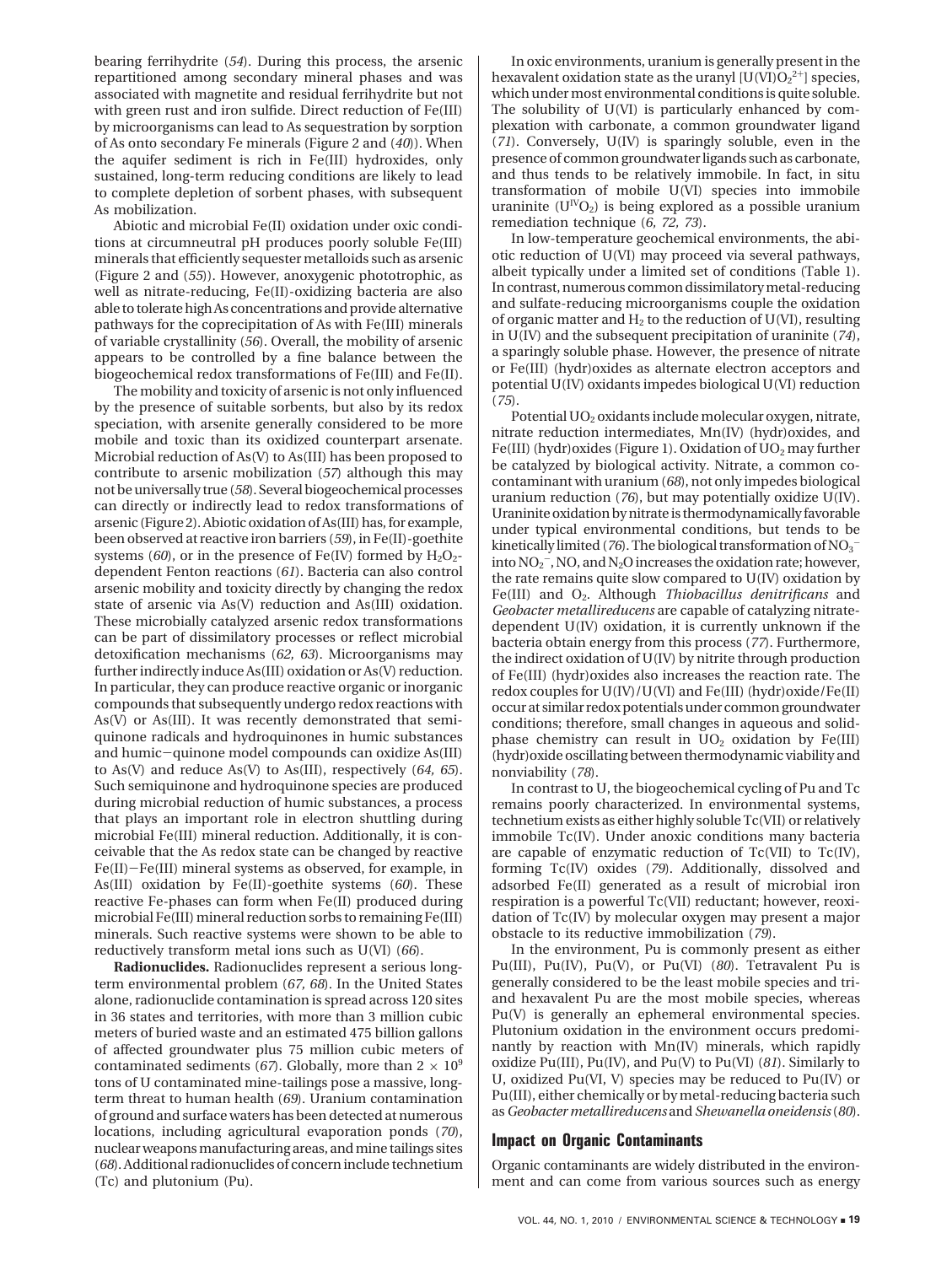production (petroleum hydrocarbons), agriculture (pesticides), chemical industry (chlorinated solvents), or weapons production and use (explosives) (*82*). In addition, the "emerging" contaminants (e.g., pharmaceuticals, personal care products, and steroid hormones) have recently received a lot of attention (*83*).

Manganese and iron minerals as well as humic substances may significantly impact the fate of a multitude of organic pollutants via oxidative and reductive transformation processes. The pathways and rates of these processes depend on mineral type, solution chemistry, and microbial activity. The processes can also be engineered into remediation strategies, such as permeable reactive barriers (PRBs) to mitigate the spread of organic (and inorganic) contaminants in groundwater.

Several studies have demonstrated that, in contrast to pure aqueous  $Fe^{2+}$ , Fe(III) oxide phases such as hematite that have been reacted with Fe(II) can dramatically enhance the transformation rates of many reducible contaminants (*84*) such as nitroaromatics (*85, 86*), chlorinated solvents (*87*), pesticides (*88*), and disinfectants (*89*). The enhanced reactivity of Fe(III) oxide surfaces reacted with Fe(II) is poorly understood. In contrast to earlier suggestions of various surface complexation theories for the Fe(II) reactivity (*84*) it has now been shown that Fe(II) is oxidized to Fe(III) upon adsorption (*90*-*92*). Vikesland and Valentine examined the kinetics of the reactions between Fe(II) and monochloramine in the presence of a variety of iron oxide surfaces. The identity of the iron oxides was found to play a significant role in the rate of these reactions (*89*). In addition, the reduction of nitrobenzene by Fe(II)-reacted goethite only takes place in the presence of aqueous Fe(II) (*93*). Enhanced Fe(II) redox reactivity is not only observed in the presence of oxides, but also in the presence of other major iron minerals. Surfacearea-normalized reaction rates for hexachloroethane and 4-chloronitrobenzene were found to increase in the order  $Fe(II) + siderite < Fe(II) + iron oxides < Fe(II) + iron sulfides$ (*84*). The particle size and aggregation state of magnetite have further been found to influence the reductive transformation of carbon tetrachloride (*94*). Finally, a recent study indicated that the Fe(II):Fe(III) stoichiometry of magnetite likely alters the bulk redox properties of the magnetite particle to make reduction of, for instance, nitrobenzene more favorable (*95*).

Bacteria are capable of reducing electron shuttles (e.g., humic substances) coupled to the anaerobic oxidation of organic contaminants such as toluene and vinyl chloride (*96*). Reduced electron shuttles can also transfer electrons to several distinct electron-withdrawing compounds, such as azo dyes, polyhalogenated compounds, and nitroaromatics (*96*). Reduced humic acids and model compounds (e.g., AQDS) of the hydroquinone moieties in organic matter have been reported to influence not only the reduction kinetics but also the degradation pathways of nitroaromatic compounds (*86, 96*).

In addition to transformation of contaminants by metal oxides and organic matter naturally occurring in the environment, PRBs represent a tested environmental remedial technology for treatment of polluted groundwater (*97*). Zerovalent iron (ZVI)-based PRBs have proven to be effective for removing multiple contaminants including halogenated organic solvents by reductive dechlorination (*98*). ZVI oxidation results in decreased PRB reactivity with time due to formation of passivating Fe (hydr)oxides. However, recent studies have shown the potential for improving the PRB performance by bioaugmentation with iron-reducing bacteria since they are able to solubilize precipitate layers by reducing ferric iron corrosion products to ferrous iron compounds, resulting in a reactivation of passivated iron surfaces (*99*).

In contrast to reductive treatment of organic contaminants by ZVI, permanganate is commonly used for in situ chemical oxidation of organic chemicals due to its stability, effectiveness over a wide pH range, ease of handling, and relatively low cost. Permanganate is capable of oxidizing a wide variety of organic contaminants such as 1,4-dioxane, methyl *t*-butyl ether, methyl ethyl ketone, explosives (e.g., TNT), pesticides (e.g., aldicarb and dichlorvos), substituted phenols (e.g., 4-nitrophenol), and chlorinated compounds (e.g., tetrachloroethene) (*100*). However, recent studies have shown that manganese oxides common in soils, such as birnessite, are also able to oxidize emerging contaminants such as antibacterial agents (i.e., phenols, fluoroquinolones, aromatic N-oxides, and tetracyclines), bisphenol A (an endocrine disrupting chemical used in plastic production), and  $17\alpha$ ethynylestradiol (synthetic hormone used in contraceptive pills) (*101*-*103*).

## **Research Needs**

Emerging interdisciplinary approaches in environmental biogeochemistry are advancing our ability to interpret and predict the fate and transport of contaminants and nutrients, in both natural and engineered systems. Despite the recent progress, we still face major challenges in unraveling and understanding the intricate and coupled environmental processes that control contaminant fate and transport. Some of these research needs are detailed below.

**Instrumentation.** The availability of synchrotron-based spectroscopy and mapping techniques has revolutionized the ability to study redox transformations at micrometer to molecular scales (*104*). In addition, various in situ electrode and gel probe techniques have been developed that permit the direct observation of redox gradients with minimal disturbance of the system of interest (e.g., *105, 106*). However, there is a constant need for new and improved instruments to allow detection of, for instance, redox-sensitive or ultratrace quantities of important species in the environment (e.g., (*107*)) or to provide means to unravel the fundamental mechanisms driving redox biogeochemistry, such as electron transfer pathways between microbial cells and minerals (*108, 109*).

**Electron Transfer Mechanisms.** The transfer of electrons from a donor to an acceptor is the basis for any redox process. However, the mechanisms and rates of electron transfer between microbes and minerals remain poorly characterized. The three major mechanisms are (i) direct transfer to mineral surface centers via outer-membrane cytochromes or, potentially, via conductive pili, (ii) electron shuttling, and (iii) ligand-mediated solubilization, as demonstrated for Fe(III) reduction by *Geothrix* species (*110*). An improved understanding of the microbial and environmental factors controlling the relative importance of these mechanisms will help in development of bioremediation strategies and prediction of natural attenuation processes.

**Redox Activity of Humic Substances.** It is known that many microorganisms can reduce humics substances and that reduced humics can transfer electrons to poorly and highly crystalline Fe(III) minerals (*26*). It remains unknown, however, if other minerals, such as Mn-oxides or clays, can be reduced by humics and thus indirectly serve as electron sink for microorganisms that can reduce humic substances. Additionally, it is unknown whether only dissolved NOM or also solid phase NOM can accept and transfer electrons. Particularly in organic-rich environments, such as soils, humic substances could be involved in extensive redox reaction networks to a far greater degree than currently recognized.

**Contaminant Fate in Redox-Dynamic Systems.** Much research has been dedicated to the development of the quantitative understanding of contaminant fate in fully oxic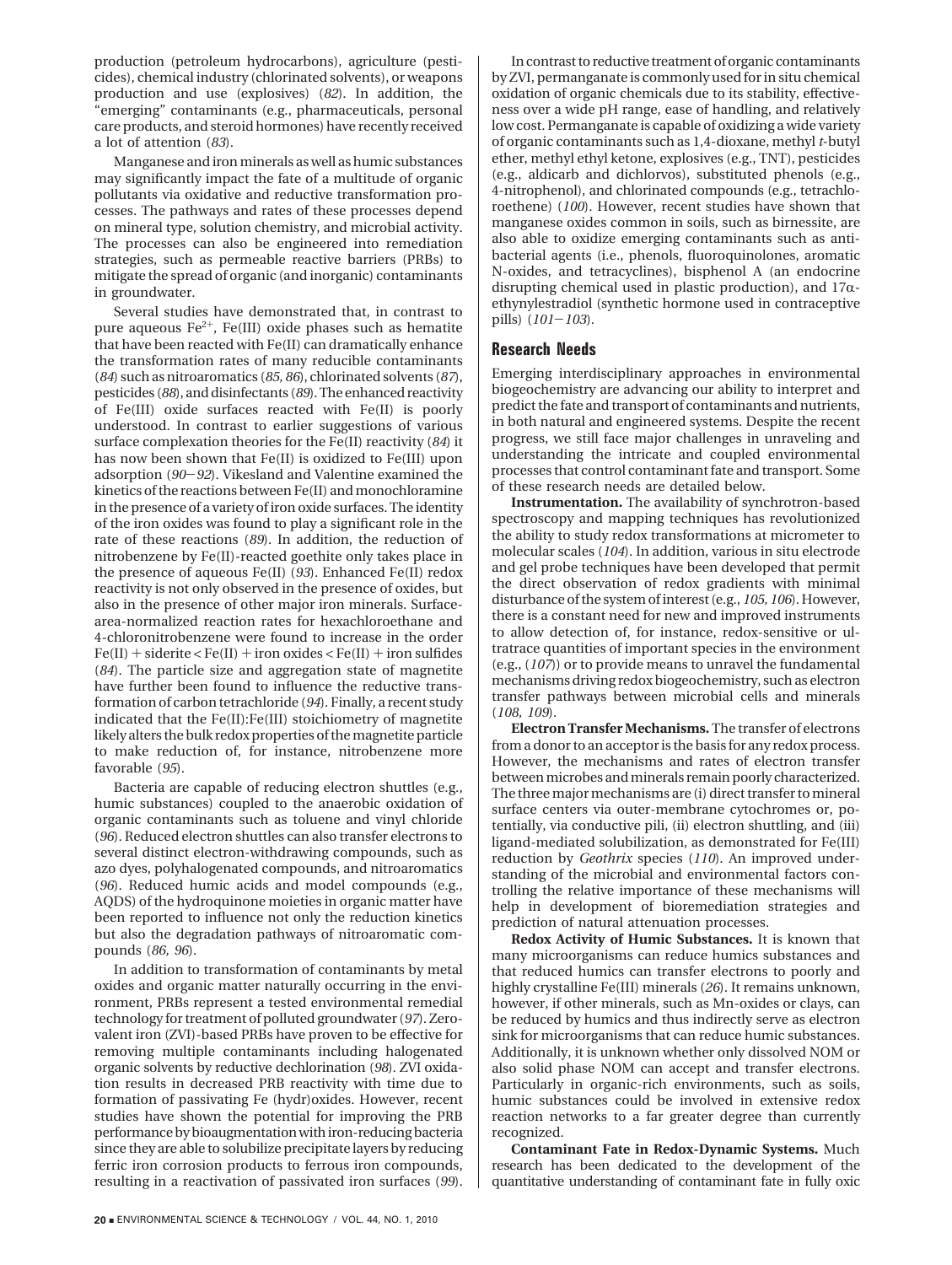soils or permanently reducing subsurface environments. Far less research has addressed the biogeochemical functioning of environments characterized by fluctuating redox conditions. (Micro)biological communities, mineral assemblages, and transient redox species (e.g., molecular clusters) may be inherently different from those encountered in permanently oxic or anoxic environments. Therefore, the effects of transient redox changes at different time scales on contaminant transformations and transport warrant further study.

**Scaling up of Molecular Level Processes.** Advanced analytical tools allow for more detailed investigations at the (sub)cellular, molecular, and atomistic level, and thereby offer mechanistic insights into processes that affect contaminant fate at larger scales. However, a key research question remains how such detailed mechanistic knowledge can help advance quantitative models describing contaminant fate and transport at the field scale. The major challenge is to link detailed mechanistic studies to field observables. This will require multiscale sampling and monitoring of carefully selected field sites.

**Modeling Complex Biogeochemical Environments.** The increasing detail and resolution with which redox processes and microbial activity can be analyzed creates new challenges for the quantitative modeling of the biogeochemical functioning of environmental systems (*111*). The scaling up of microscale processes and reaction parameters is a crucial requirement if the newly acquired experimental knowledge is to be applied in the design and performance assessment of remediation technologies at the field scale. New developments in reactive transport modeling, for example, the use of pore-scale network models, or the application of homogenization theory, may help close the gap between laboratory and field investigations (*112, 113*).

**Climate Change.**Few studies have addressed the potential impact of climate change on the biogeochemical cycling of redox sensitive elements. Increased precipitation or flooding is expected to lead to a potential change in soil redox conditions. Intensification of the hydrologic regime will likely have important impacts on biogeochemical processes, contaminant behavior, and ecosystem services, but quantifying these impacts experimentally remains a key challenge.

#### **Acknowledgments**

This work was supported by a National Science Foundation (NSF) CAREER Award (EAR 0847683) to T.B. M.G.-V. was supported by a Delaware National Science Foundation EPSCoR Grant EPS-0447610.

#### **Literature Cited**

- (1) Polizzotto, M. L.; Kocar, B. D.; Benner, S. G.; Sampson, M.; Fendorf, S. Near-surface wetland sediments as a source of arsenic release to ground water in Asia. *Nature* **2008**, *454*, 505– 508.
- (2) Borch, T.; Fendorf, S. Phosphate interactions with iron (hydr)oxides: Mineralization pathways and phosphorus retention upon bioreduction. In *Adsorption of Metals by Geomedia II: Variables, Mechanisms, and Model Applications*, 1st ed.; Barnett, M. O., Kent, D. B., Eds.; Elsevier: Amsterdam, The Netherlands, 2008; Vol. 7, pp 321-348.
- (3) Ginder-Vogel, M.; Borch, T.; Mayes, M. A.; Jardine, P. M.; Fendorf, S. Chromate reduction and retention processes within arid subsurface environments. *Environ. Sci. Technol.* **2005**, *39*, 7833–7839.
- (4) Moberly, J.; Borch, T.; Sani, R.; Spycher, N.; Sengör, S.; Ginn, T.; Peyton, B. Heavy metal-mineral associations in Coeur d'Alene river sediments: A synchrotron-based analysis. *Water, Air Soil Pollut.* **2009**, *201*, 195–208.
- (5) Kappler, A.; Haderlein, S. B. Natural organic matter as reductant for chlorinated aliphatic pollutants.*Environ. Sci. Technol.* **2003**, *37*, 2714–2719.
- (6) Wu, W. M.; Carley, J.; Gentry, T.; Ginder-Vogel, M. A.; Fienen, M.; Mehlhorn, T.; Yan, H.; Caroll, S.; Pace, M. N.; Nyman, J.; Luo, J.; Gentile, M. E.; Fields, M. W.; Hickey, R. F.; Gu, B.;

Watson, D.; Cirpka, O. A.; Zhou, J.; Fendorf, S.; Kitanidis, P. K.; Jardine, P. M.; Criddle, C. S. Pilot-scale in situ bioremedation of uranium in a highly contaminated aquifer. 2. Reduction of U(VI) and geochemical control of U(VI) bioavailability.*Environ. Sci. Technol.* **2006**, *40*, 3986–3995.

- (7) DeLong, E. F.; Pace, N. R. Environmental diversity of bacteria and archaea. *Syst. Biol.* **2001**, *50*, 470–478.
- (8) Overmann, J.; Manske, A. K., Anoxygenic phorotrophic bacteria in the Black Sea chemocline. In*Past and Present Water Column Anoxia*; Neretin, L. N., Ed.; Springer: Dordrecht, 2006.
- (9) D'Hondt, S.; Rutherford, S.; Spivack, A. J. Metabolic activity of subsurface life in deep-sea sediments. *Science* **2002**, *295*, 2067– 2070.
- (10) Berner, R. A. A new look at the long-term carbon cycle. *GSA Today* **1999**, *9*, 1–6.
- (11) Howarth, R. W. The Nitrogen Cycle. In *Encyclopedia of Global Environmental Change, Vol. 2, The Earth System: Biological and Ecological Dimensions of Global Environmental Change*; Wiley: Chichester, 2002; Vol. 2.
- (12) Postma, D.; Boesen, C.; Kristiansen, H.; Larsen, F. Nitrate reduction in an unconfined sandy aquifer - water chemistry, reduction processes, and geochemical modeling.*Water Resour. Res.* **1991**, *27*, 2027–2045.
- (13) Lucassen, E.; Smolders, A. J. P.; Van der Salm, A. L.; Roelofs, J. G. M. High groundwater nitrate concentrations inhibit eutrophication of sulphate-rich freshwater wetlands. *Biogeochemistry* **2004**, *67*, 249–267.
- (14) Afonso, M. D.; Stumm, W. Reductive dissolution of iron(III) (hydr)oxides by hydrogen-sulfide. *Langmuir* **1992**, *8*, 1671– 1675.
- (15) DiChristina, T. J.; Fredrickson, J. K.; Zachara, J. M., Enzymology of electron transport: Energy generation with geochemical consequences. In *Molecular Geomicrobiology*; Mineralogical Society of America: Chantilly, VA, 2005; Vol. 59, pp 27-52.
- (16) Liger, E.; Charlet, L.; Van Cappellen, P. Surface catalysis of uranium(VI) reduction by iron(II). *Geochim. Cosmochim. Acta* **1999**, *63*, 2939–2955.
- (17) Lloyd, J. R.; Sole, V. A.; Van Praagh, C. V.; Lovley, D. R. Direct and Fe(II)-mediated reduction of technetium by Fe(III)-reducing bacteria. *Appl. Environ. Microbiol.* **2000**, *66*, 3743–3749.
- (18) Druschel, G. K.; Emerson, D.; Sutka, R.; Suchecki, P.; Luther, G. W., III. Low-oxygen and chemical kinetic constraints on the geochemical niche of neutrophilic iron(II) oxidizing microorganisms. *Geochim. Cosmochim. Acta* **2008**, *72*, 3358–3370.
- (19) Kappler, A.; Straub, K. L. Geomicrobiological cycling of iron. *Rev. Mineral. Geochem.* **2005**, *59*, 85–108.
- (20) Post, J. E. Manganese oxide minerals: Crystal structures and economic and environmental significance. *Proc. Natl. Acad. Sci. U.S.A.* **1999**, *96*, 3447–3454.
- (21) Miyata, N.; Tani, Y.; Maruo, K.; Tsuno, H.; Sakata, M.; Iwahori, K. Manganese(IV) oxide production by Acremonium sp strain KR21-2 and extracellular Mn(II) oxidase activity.*Appl. Environ. Microbiol.* **2006**, *72*, 6467–6473.
- (22) Hastings, D.; Emerson, S. Oxidation of manganese by spores of a marine Bacillus - kinetic and thermodynamic considerations. *Geochim. Cosmochim. Acta* **1986**, *50*, 1819–1824.
- (23) Webb, S. M.; Tebo, B. M.; Bargar, J. R. Structural characterization of biogenic Mn oxides produced in seawater by the marine bacillus sp strain SG-1. *Am. Mineral.* **2005**, *90*, 1342–1357.
- (24) Tebo, B. M.; Bargar, J. R.; Clement, B. G.; Dick, G. J.; Murray, K. J.; Parker, D.; Verity, R.; Webb, S. M. Biogenic manganese oxides: Properties and mechanisms of formation. *Annu. Rev. Earth Planet. Sci.* **2004**, *32*, 287–328.
- (25) Nealson, K. H.; Tebo, B. M.; Rosson, R. A. Occurrence and mechanisms of microbial oxidation of manganese. *Adv. Appl. Microbiol.* **1988**, *33*, 279–318.
- (26) Bauer, I.; Kappler, A. Rates and extent of reduction of Fe(III) compounds and O2by humic substances.*Environ. Sci. Technol.* **2009**, *43*, 4902–4908.
- (27) Borch, T.; Masue, Y.; Kukkadapu, R. K.; Fendorf, S. Phosphate imposed limitations on biological reduction and alteration of ferrihydrite. *Environ. Sci. Technol.* **2007**, *41*, 166–172.
- (28) Kappler, A.; Benz, M.; Schink, B.; Brune, A. Electron shuttling via humic acids in microbial iron(III) reduction in a freshwater sediment. *FEMS Microbiol. Ecol.* **2004**, *47*, 85–92.
- (29) Eusterhues, K.; Wagner, F. E.; Hausler, W.; Hanzlik, M.; Knicker, H.; Totsche, K. U.; Kögel-Knabner, I.; Schwertmann, U. Characterization of ferrihydrite-soil organic matter coprecipitates by X-ray diffraction and Mössbauer spectroscopy. *Environ. Sci. Technol.* **2008**, *42*, 7891–7897.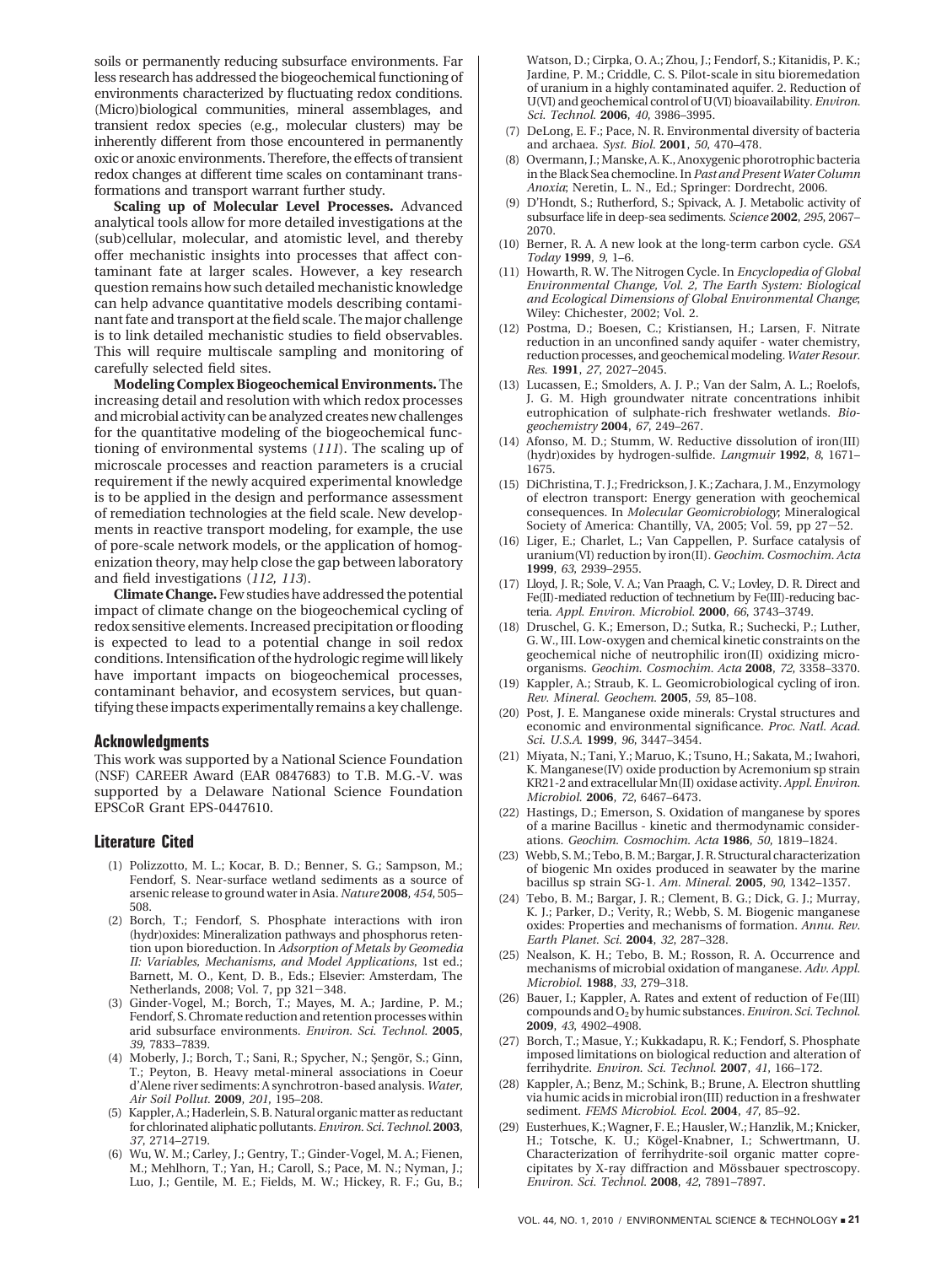- (30) Jones, A. M.; Collins, R. N.; Rose, J.; Waite, T. D. The effect of silica and natural organic matter on the Fe(II)-catalysed transformation and reactivity of Fe(III) minerals. *Geochim. Cosmochim. Acta* **2009**, *73*, 4409–4422.
- (31) Matocha, C. J.; Karathanasis, A. D.; Rakshit, S.; Wagner, K. M. Reduction of copper(II) by iron(II). *J. Environ. Qual.* **2005**, *34*, 1539–1546.
- (32) Pattrick, R. A. D.; Mosselmans, J. F. W.; Charnock, J. M.; England, K. E. R.; Helz, G. R.; Garner, C. D.; Vaughan, D. J. The structure of amorphous copper sulfide precipitates: An X-ray absorption study. *Geochim. Cosmochim. Acta* **1997**, *61*, 2023–2036.
- (33) O'Loughlin, E. J.; Kelly, S. D.; Kemner, K. M.; Csencsits, R.; Cook, R. E. Reduction of Ag<sup>I</sup>, Au<sup>III</sup>, Cu<sup>II</sup>, and Hg<sup>II</sup> by Fe<sup>II</sup>/Fe<sup>III</sup> hydroxysulfate green rust. *Chemosphere* **2003**, *53*, 437–446.
- (34) Lovley, D. R. Dissimilatory metal reduction. *Annu. Rev. Microbiol.* **1993**, *47*, 263–290.
- (35) Weber, F.-A.; Voegelin, A.; Kaegi, R.; Kretzschmar, R. Contaminant mobilization by metallic copper and metal sulphide colloids in flooded soil. *Nature Geosci.* **2009**, *2*, 267–271.
- (36) Weber, F.-A.; Voegelin, A.; Kretzschmar, R. Multi-metal contaminant dynamics in temporarily flooded soil under sulfate limitation. *Geochim. Cosmochim. Acta* **2009**, *73*, 5513–5527.
- (37) Zachara, J. M.; Fredrickson, J. K.; Smith, S. C.; Gassman, P. L. Solubilization of Fe(III) oxide-bound trace metals by a dissimilatory Fe(III) reducing bacterium. *Geochim. Cosmochim. Acta* **2001**, *65*, 75–93.
- (38) Parmar, N.; Gorby, Y. A.; Beveridge, T. J.; Ferris, F. G. Formation of green rust and immobilization of nickel in response to bacterial reduction of hydrous ferric oxide. *Geomicrobiol. J.* **2001**, *18*, 375–385.
- (39) Kirk, G. *The Biogeochemistry of Submerged Soils*; John Wiley & Sons, Ltd: Chichester, 2004; p 282.
- (40) Tufano, K. J.; Fendorf, S. Confounding impacts of iron reduction on arsenic retention. *Environ. Sci. Technol.* **2008**, *42*, 4777– 4783.
- (41) Morse, J. W.; Luther, G. W., III. Chemical influences on trace metal-sulfide interactions in anoxic sediments. *Geochim. Cosmochim. Acta* **1999**, *63*, 3373–3378.
- (42) Luther III, G. W.; Rickard, D. T. Metal sulfide cluster complexes and their biogeochemical importance in the environment. *J. Nanoparticle Res.* **2005**, *7*, 389–407.
- (43) Deonarine, A.; Hsu-Kim, H. Precipitation of mercuric sulfide nanoparticles in NOM-containing water: Implications for the natural environment. *Environ. Sci. Technol.* **2009**, *43*, 2368– 2373.
- (44) Lee, G.; Bigham, J. M.; Faure, G. Removal of trace metals by coprecipitation with Fe, Al and Mn from natural waters contaminated with acid mine drainage in the Ducktown Mining District, Tennessee. *Appl. Geochem.* **2002**, *17*, 569–581.
- (45) Hassellöv, M.; von der Kammer, F. Iron oxides as geochemical nanovectors for metal transport in soil-river systems. *Elements Mag.* **2009**, *4*, 401–406.
- (46) Novikov, A. P.; Kalmykov, S. N.; Utsunomiya, S.; Ewing, R. C.; Horreard, F.; Merkulov, A.; Clark, S. B.; Tkachev, W.; Myasoedov, B. F. Colloid transport of plutonium in the far-field of the Mayak production association, Russia. *Science* **2006**, *314*, 638–641.
- (47) Smedley, P. L.; Kinniburgh, D. G. A review of the source, behaviour and distribution of arsenic in natural waters. *Appl. Geochem.* **2002**, *17*, 517–568.
- (48) Krachler, M.; Zheng, J.; Koerner, R.; Zdanowicz, C.; Fisher, D.; Shotyk, W. In*Increasing Atmospheric Antimony Contamination in the Northern Hemisphere: Snow and Ice Evidence from Devon Island, Arctic Canada, 2005*; Royal Society of Chemistry: London, 2005; pp 1169-1176.
- (49) Ackermann, S.; Giere, R.; Newville, M.; Majzlan, J. Antimony sinks in the weathering crust of bullets from Swiss shooting ranges. *Sci. Total Environ.* **2009**, *407*, 1669–1682.
- (50) Scheinost, A. C.; Rossberg, A.; Vantelon, D.; Xifra, I.; Kretzschmar, R.; Leuz, A. K.; Funke, H.; Johnson, C. A. Quantitative antimony speciation in shooting-range soils by EXAFS spectroscopy. *Geochim. Cosmochim. Acta* **2006**, *70*, 3299–3312.
- (51) Polizzotto, M. L.; Harvey, C. F.; Sutton, S. R.; Fendorf, S. Processes conducive to the release and transport of arsenic into aquifers of Bangladesh. *Proc. Natl. Acad. Sci. U.S.A.* **2005**, *102*, 18819–18823.
- (52) Dixit, S.; Hering, J. G. Comparison of arsenic(V) and arsenic(III) sorption onto iron oxide minerals: Implications for arsenic mobility. *Environ. Sci. Technol.* **2003**, *37*, 4182–4189.
- (53) Islam, F. S.; Gault, A. G.; Boothman, C.; Polya, D. A.; Charnock, J. M.; Chatterjee, D.; Lloyd, J. R. Role of metal-reducing bacteria in arsenic release from Bengal delta sediments. *Nature* **2004**, *430*, 68–71.
- (54) Kocar, B. D.; Borch, T.; Fendorf, S. Arsenic repartitioning during biogenic sulfidization and transformation of ferrihydrite. *Geochim. Cosmochim. Acta* **2010**, http://dx.doi.org/10.1016/ j.gca.2009.10.023.
- (55) Neubauer, S. C.; Emerson, D.; Megonigal, J. P. Microbial oxidation and reduction of iron in the root zone and influences on metal mobility. In *Biophysico-Chemical Processes of Heavy Metals and Metalloids in Soil Environments*; Violante, A., Huang, P. M., Gadd, G. M., Eds.; John Wiley and Sons: Hoboken, NJ, 2008; pp 339-371.
- (56) Hohmann, C.; Winkler, E.; Morin, G.; Kappler, A. Anaerobic Fe(II)-Oxidizing Bacteria Show As Resistance and Immobilize As during Fe(III) Mineral Precipitation. *Environ. Sci. Technol.* **2009**; DOI: 10.1021/es900708s.
- (57) Tufano, K. J.; Reyes, C.; Saltikov, C. W.; Fendorf, S. Reductive Processes Controlling Arsenic Retention: Revealing the Relative Importance of Iron and Arsenic Reduction. *Environ. Sci. Technol.* **2008**, *42*, 8283–8289.
- (58) Campbell, K. M.; Root, R.; O'Day, P. A.; Hering, J. G. A gel probe equilibrium sampler for measuring arsenic porewater profiles and sorption gradients in sediments: II. Field application to Haiwee Reservoir sediment. *Environ. Sci. Technol.* **2008**, *42*, 504–510.
- (59) Su, C. M.; Puls, R. W. Significance of iron(II, III) hydroxycarbonate green rust in arsenic remediation using zerovalent iron in laboratory column tests. *Environ. Sci. Technol.* **2004**, *38*, 5224–5231.
- (60) Amstaetter, K.; Borch, T.; Larese-Casanova, P.; Kappler, A. Redox Transformation of Arsenic by Fe(II)-Activated Goethite ( $\alpha$ -FeOOH). *Environ. Sci. Technol.* **2010**; DOI: 10.1021/es901274s.
- (61) Hug, S. J.; Leupin, O. Iron-catalyzed oxidation of arsenic(III) by oxygen and by hydrogen peroxide: pH-dependent formation of oxidants in the Fenton reaction. *Environ. Sci. Technol.* **2003**, *37*, 2734–2742.
- (62) Oremland, R. S.; Stolz, J. F. Arsenic, microbes and contaminated aquifers. *Trends Microbiol.* **2005**, *13*, 45–49.
- (63) Kulp, T. R.; Hoeft, S. E.; Asao, M.; Madigan, M. T.; Hollibaugh, J. T.; Fisher, J. C.; Stolz, J. F.; Culbertson, C. W.; Miller, L. G.; Oremland, R. S. Arsenic(III) fuels anoxygenic photosynthesis in hot spring biofilms from Mono Lake, California. *Science* **2008**, *321*, 967–970.
- (64) Redman, A. D.; Macalady, D. L.; Ahmann, D. Natural organic matter affects arsenic speciation and sorption onto hematite. *Environ. Sci. Technol.* **2002**, *36*, 2889–2896.
- (65) Jiang, J.; Bauer, I.; Paul, A.; Kappler, A. Arsenic redox changes by microbially and chemically formed semiquinone radicals and hydroquinones in a humic substance model quinone. *Environ. Sci. Technol.* **2009**, *43*, 3639–3645.
- (66) Jeon, B. H.; Dempsey, B. A.; Burgos, W. D.; Barnett, M. O.; Roden, E. E. Chemical reduction of  $U(VI)$  by Fe(II) at the solidwater interface using natural and synthetic Fe(III) oxides. *Environ. Sci. Technol.* **2005**, *39*, 5642–5649.
- (67) Ginder-Vogel, M.; Fendorf, S. Biogeochemical Uranium Redox Transformation: Potential Oxidants of Uraninite. In*Adsorption of Metals by Geomedia II: Variables, Mechanisms, and Model Applications*; Barnett, M. O., Kent, D. B., Eds.; Elsevier: Amsterdam, The Netherlands, 2008; Vol. 7, pp 293-320.
- (68) Riley, R. G.; Zachara, J. M. *Chemical Contaminants on DOE Lands and Selection of Contaminant Mixtures for Subsurface Science Research*; U.S. Dept. of Energy; U.S. Government Printing Office: Washington, DC, 1992.
- (69) Diehl, P. WISE Uranium Project; http://www.wise-uranium. org/index.html.
- (70) Bradford, G. R.; Bakhtar, D.; Westcot, D. Uranium, vanadium, and molybdenum in saline waters of California. *J. Environ. Qual.* **1990**, *19*, 105–108.
- (71) Guillaumont, R.; Fanghanel, T.; Neck, V.; Fuger, J.; Palmer, D. A.; Grenthe, I.; Rand, M. H. *Update on the Chemical Thermodynamics of Uranium, Neptumium, Plutonium, Americium, and Technetium*; Elsevier: Amsterdam, The Netherlands, 2003.
- (72) Wu, W. M.; Carley, J.; Fienen, M.; Mehlhorn, T.; Lowe, K.; Nyman, J.; Luo, J.; Gentile, M. E.; Rajan, R.; Wagner, D.; Hickey, R. F.; Gu, B.; Watson, D.; Cirpka, O. A.; Kitanidis, P. K.; Jardine, P. M.; Criddle, C. S. Pilot-scale in situ bioremediation of uranium in a highly contaminated aquifer. 1. Conditioning of a treatment zone. *Environ. Sci. Technol.* **2006**, *40*, 3978–3985.
- (73) Wu, W. M.; Carley, J.; Luo, J.; Ginder-Vogel, M. A.; Cardenas, E.; Leigh, M. B.; Hwang, C.; Kelly, S. D.; Ruan, C.; Wu, L.; VanNostrand, J.; Gentry, T.; Lowe, K.; Mehlorn, T.; Carroll, S.; Luo, W.; Fields, M. W.; Gu, B.; Watson, D.; Kemner, K. M.; Marsh, T.; Tiedje, J.; Zhou, J.; Fendorf, S.; Kitanidis, P. K.; Jardine,